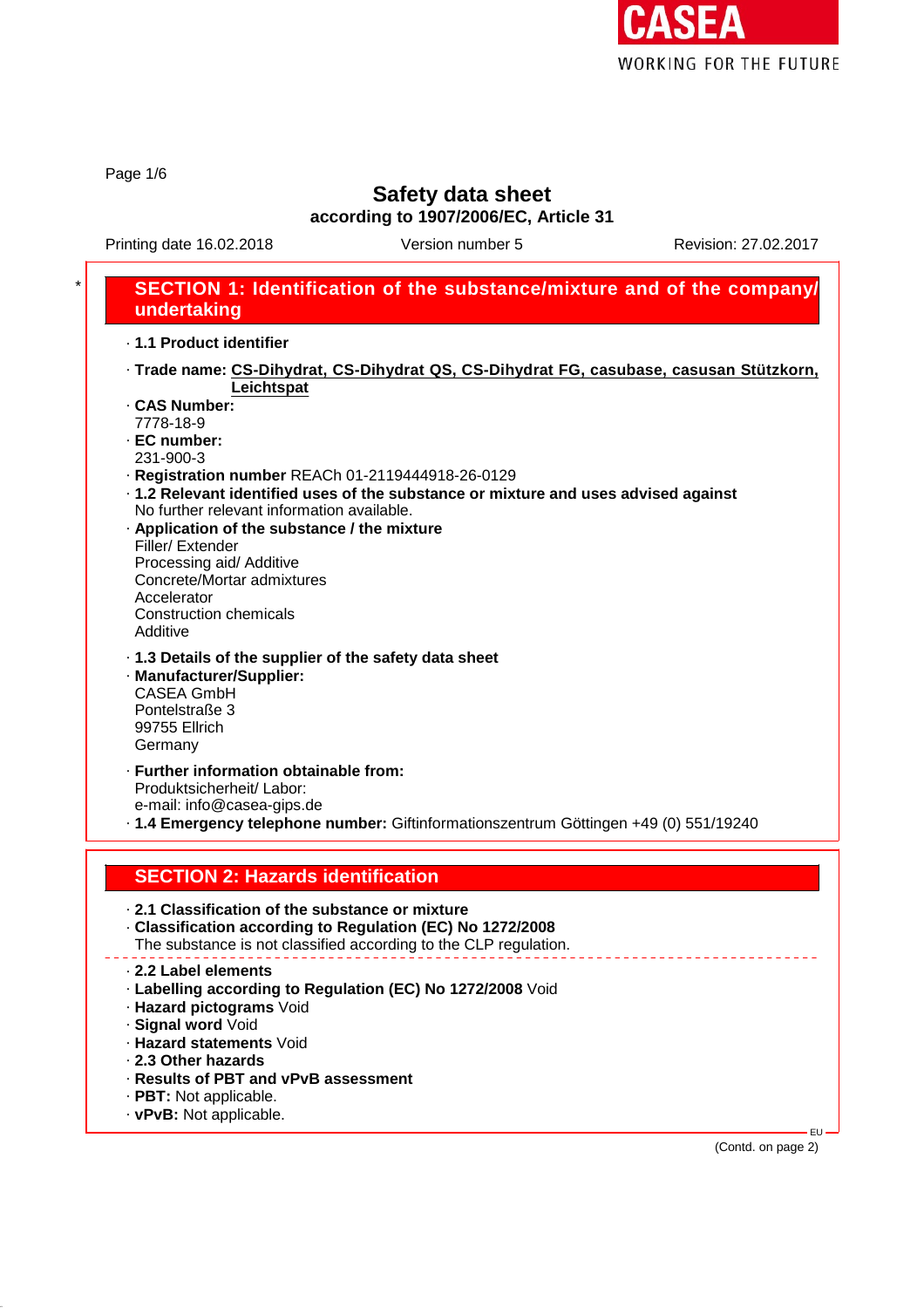Printing date 16.02.2018 Version number 5 Revision: 27.02.2017

**Trade name: CS-Dihydrat, CS-Dihydrat QS, CS-Dihydrat FG, casubase, casusan Stützkorn, Leichtspat**

(Contd. of page 1)

#### **SECTION 3: Composition/information on ingredients**

- · **3.1 Substances**
- · **CAS No. Description**
- 7778-18-9 calcium sulphate, natural
- · **Identification number(s)**
- · **EC number:** 231-900-3

#### **SECTION 4: First aid measures**

- · **4.1 Description of first aid measures**
- · **General information:** No special measures required.
- · **After inhalation:** Supply fresh air; consult doctor in case of complaints.
- · **After skin contact:** Generally the product does not irritate the skin.
- · **After eye contact:** Rinse opened eye for several minutes under running water.
- · **After swallowing:** If symptoms persist consult doctor.
- · **4.2 Most important symptoms and effects, both acute and delayed** No further relevant information available.
- · **4.3 Indication of any immediate medical attention and special treatment needed** No further relevant information available.

#### **SECTION 5: Firefighting measures**

- · **5.1 Extinguishing media**
- · **Suitable extinguishing agents:**
- CO2, powder or water spray. Fight larger fires with water spray or alcohol resistant foam.
- · **5.2 Special hazards arising from the substance or mixture**
- No further relevant information available. · **5.3 Advice for firefighters**
- 
- · **Protective equipment:** No special measures required.

#### **SECTION 6: Accidental release measures**

- · **6.1 Personal precautions, protective equipment and emergency procedures** Not required.
- · **6.2 Environmental precautions:** Do not allow to enter sewers/ surface or ground water.
- · **6.3 Methods and material for containment and cleaning up:** Pick up mechanically.
- · **6.4 Reference to other sections**
- See Section 7 for information on safe handling.
- See Section 8 for information on personal protection equipment.

See Section 13 for disposal information.

# **SECTION 7: Handling and storage**

- · **7.1 Precautions for safe handling** No special measures required.
- · **Information about fire and explosion protection:** No special measures required.

(Contd. on page 3)

EU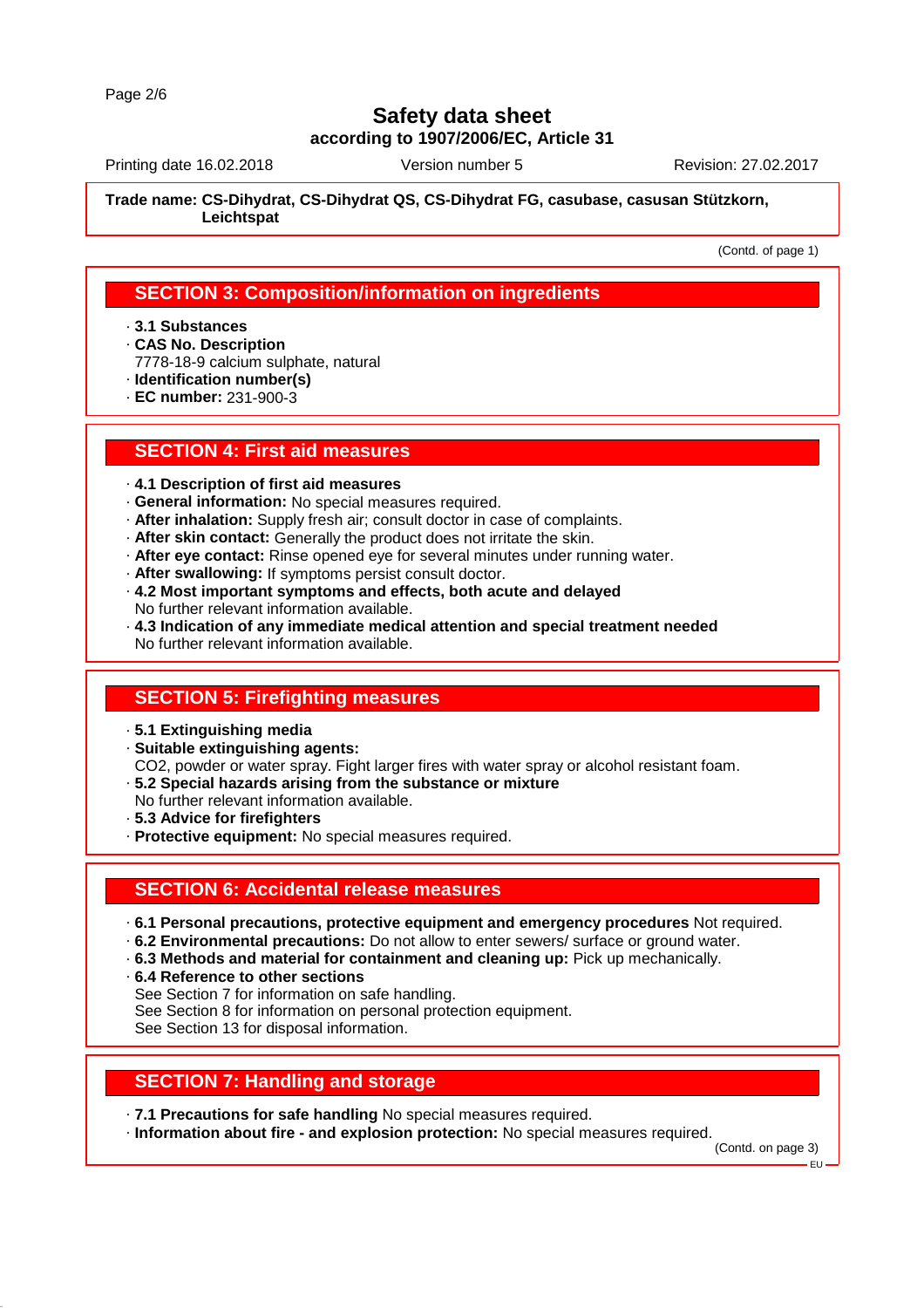Printing date 16.02.2018 Version number 5 Revision: 27.02.2017

**Trade name: CS-Dihydrat, CS-Dihydrat QS, CS-Dihydrat FG, casubase, casusan Stützkorn, Leichtspat**

(Contd. of page 2)

EU

· **7.2 Conditions for safe storage, including any incompatibilities**

· **Storage:**

· **Requirements to be met by storerooms and receptacles:** No special requirements.

· **Information about storage in one common storage facility:** Not required.

- · **Further information about storage conditions:** None.
- · **Storage class:** 13

· **7.3 Specific end use(s)** No further relevant information available.

#### **SECTION 8: Exposure controls/personal protection**

· **Additional information about design of technical facilities:** No further data; see item 7.

- · **8.1 Control parameters**
- · **Ingredients with limit values that require monitoring at the workplace:** Not required.
- · **Additional information:** The lists valid during the making were used as basis.
- · **8.2 Exposure controls**
- · **Personal protective equipment:**
- · **General protective and hygienic measures:**
- The usual precautionary measures are to be adhered to when handling chemicals.
- · **Respiratory protection:** Not required.
- · **Protection of hands:**

The glove material has to be impermeable and resistant to the product/ the substance/ the preparation.

Due to missing tests no recommendation to the glove material can be given for the product/ the preparation/ the chemical mixture.

Selection of the glove material on consideration of the penetration times, rates of diffusion and the degradation

· **Material of gloves**

The selection of the suitable gloves does not only depend on the material, but also on further marks of quality and varies from manufacturer to manufacturer.

· **Penetration time of glove material**

The exact break through time has to be found out by the manufacturer of the protective gloves and has to be observed.

- · **For the permanent contact gloves made of the following materials are suitable:** Fluorocarbon rubber (Viton)
- · **For the permanent contact of a maximum of 15 minutes gloves made of the following materials are suitable:**
- Fluorocarbon rubber (Viton)
- · **Not suitable are gloves made of the following materials:** Natural rubber, NR
- · **Eye protection:** Not required.
- · **Body protection:** Solvent resistant protective clothing

| <b>SECTION 9: Physical and chemical properties</b> |                                                             |                    |
|----------------------------------------------------|-------------------------------------------------------------|--------------------|
| · General Information<br>· Appearance:             | . 9.1 Information on basic physical and chemical properties |                    |
| Form:                                              | Powder                                                      |                    |
| Colour:                                            | White                                                       |                    |
|                                                    |                                                             | (Contd. on page 4) |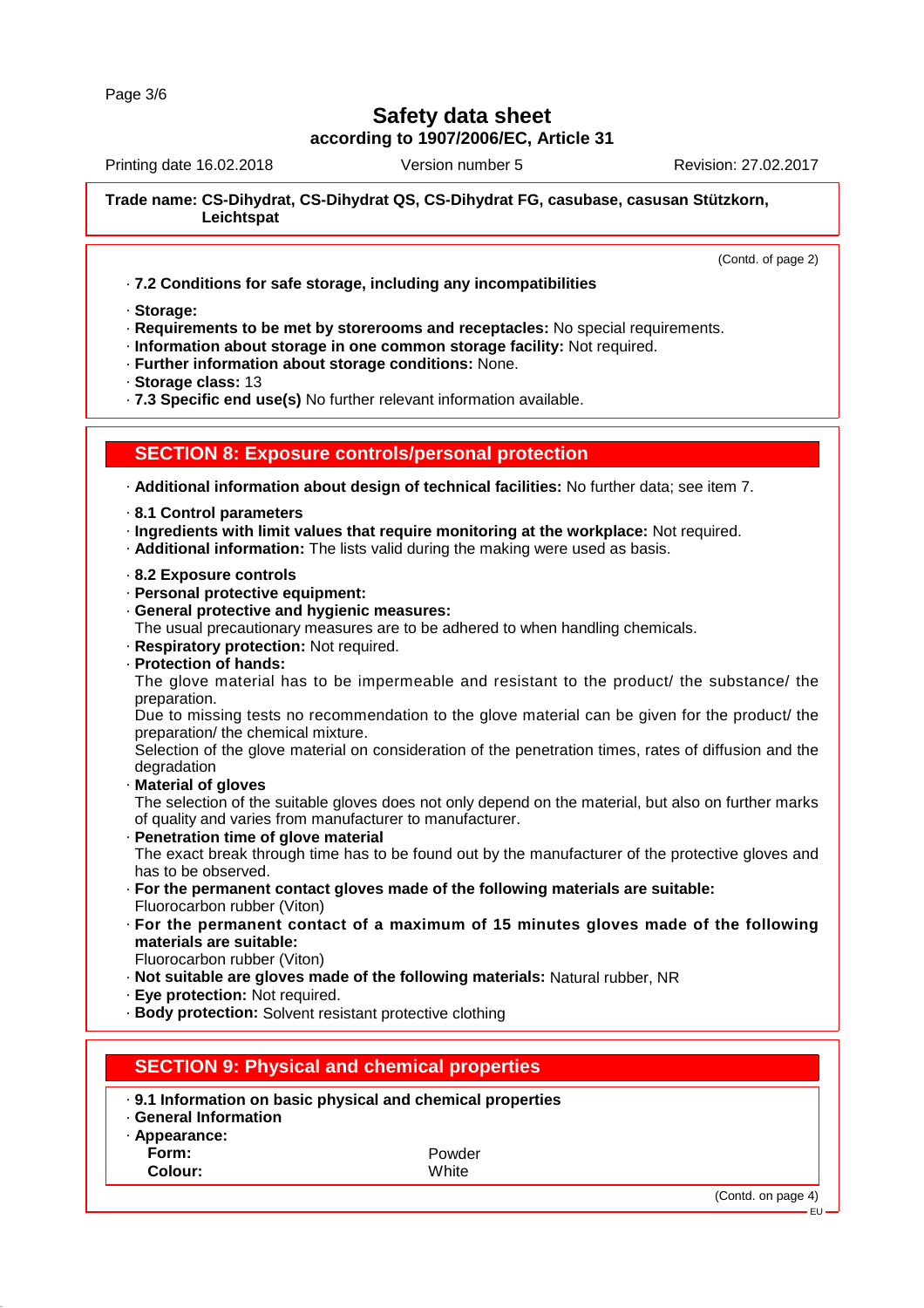Printing date 16.02.2018 Version number 5 Revision: 27.02.2017

#### **Trade name: CS-Dihydrat, CS-Dihydrat QS, CS-Dihydrat FG, casubase, casusan Stützkorn, Leichtspat**

|                                                        | (Contd. of page 3)                            |
|--------------------------------------------------------|-----------------------------------------------|
| · Odour:                                               | Recognisable                                  |
| · Odour threshold:                                     | Not determined.                               |
| · pH-value at 20 °C:                                   | 9 >                                           |
| Change in condition                                    |                                               |
| <b>Melting point/freezing point:</b>                   | X °C                                          |
| Initial boiling point and boiling range: Undetermined. |                                               |
| · Flash point:                                         | Not applicable.                               |
| · Flammability (solid, gas):                           | Product is not flammable.                     |
| · Ignition temperature:                                |                                               |
| <b>Decomposition temperature:</b>                      | Not determined.                               |
| · Auto-ignition temperature:                           | Not determined.                               |
| · Explosive properties:                                | Product does not present an explosion hazard. |
| · Explosion limits:                                    |                                               |
| Lower:                                                 | Not determined.                               |
| Upper:                                                 | Not determined.                               |
| · Vapour pressure at 20 °C:                            | X <sub>hPa</sub>                              |
| · Density at 20 °C:                                    | $2,6$ g/cm <sup>3</sup>                       |
| · Bulk density at 20 °C:                               | 900 kg/m <sup>3</sup>                         |
| · Relative density                                     | Not determined.                               |
| · Vapour density                                       | Not applicable.                               |
| · Evaporation rate                                     | Not applicable.                               |
| · Solubility in / Miscibility with                     |                                               |
| water at 20 °C:                                        | $8,8$ g/l                                     |
| · Partition coefficient: n-octanol/water:              | Not determined.                               |
| · Viscosity:                                           |                                               |
| Dynamic:                                               | Not applicable.                               |
| Kinematic:                                             | Not applicable.                               |
| <b>Organic solvents:</b>                               | 0,0%                                          |
| <b>Solids content:</b>                                 | 100,0%                                        |
| . 9.2 Other information                                | No further relevant information available.    |

## **SECTION 10: Stability and reactivity**

· **10.1 Reactivity** No further relevant information available.

- · **10.2 Chemical stability**
- · **Thermal decomposition / conditions to be avoided:**

No decomposition if used according to specifications.

- · **10.3 Possibility of hazardous reactions** No dangerous reactions known.
- · **10.4 Conditions to avoid** No further relevant information available.
- · **10.5 Incompatible materials:** No further relevant information available.

(Contd. on page 5)

EU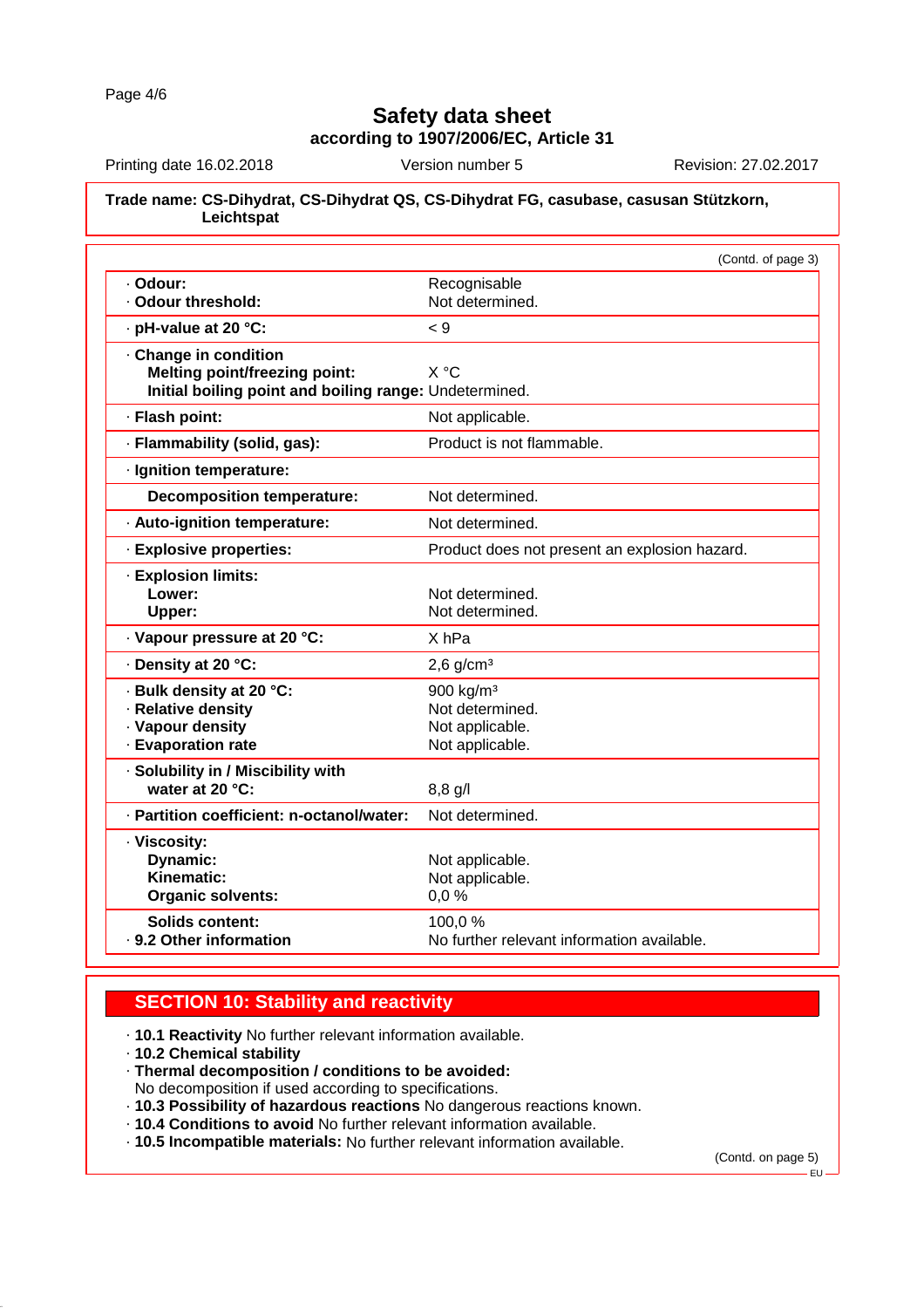Printing date 16.02.2018 Version number 5 Revision: 27.02.2017

(Contd. of page 4)

**Trade name: CS-Dihydrat, CS-Dihydrat QS, CS-Dihydrat FG, casubase, casusan Stützkorn, Leichtspat**

· **10.6 Hazardous decomposition products:** No dangerous decomposition products known.

#### **SECTION 11: Toxicological information**

· **11.1 Information on toxicological effects**

- · **Acute toxicity** Based on available data, the classification criteria are not met.
- · **Primary irritant effect:**
- · **Skin corrosion/irritation** Based on available data, the classification criteria are not met.
- · **Serious eye damage/irritation** Based on available data, the classification criteria are not met.
- · **Respiratory or skin sensitisation** Based on available data, the classification criteria are not met.

· **CMR effects (carcinogenity, mutagenicity and toxicity for reproduction)**

· **Germ cell mutagenicity** Based on available data, the classification criteria are not met.

· **Carcinogenicity** Based on available data, the classification criteria are not met.

· **Reproductive toxicity** Based on available data, the classification criteria are not met.

· **STOT-single exposure** Based on available data, the classification criteria are not met.

· **STOT-repeated exposure** Based on available data, the classification criteria are not met.

· **Aspiration hazard** Based on available data, the classification criteria are not met.

## **SECTION 12: Ecological information**

- · **12.1 Toxicity**
- · **Aquatic toxicity:** No further relevant information available.
- · **12.2 Persistence and degradability** No further relevant information available.
- · **12.3 Bioaccumulative potential** No further relevant information available.
- · **12.4 Mobility in soil** No further relevant information available.
- · **Additional ecological information:**
- · **General notes:**

Water hazard class 1 (German Regulation) (Assessment by list): slightly hazardous for water Do not allow undiluted product or large quantities of it to reach ground water, water course or sewage system.

- · **12.5 Results of PBT and vPvB assessment**
- · **PBT:** Not applicable.
- · **vPvB:** Not applicable.
- · **12.6 Other adverse effects** No further relevant information available.

## **SECTION 13: Disposal considerations**

- · **13.1 Waste treatment methods**
- · **Recommendation** Smaller quantities can be disposed of with household waste.
- · **Uncleaned packaging:**
- · **Recommendation:** Disposal must be made according to official regulations.

## **SECTION 14: Transport information**

- · **14.1 UN-Number**
- · **ADR, ADN, IMDG, IATA** Void

(Contd. on page 6)

EU